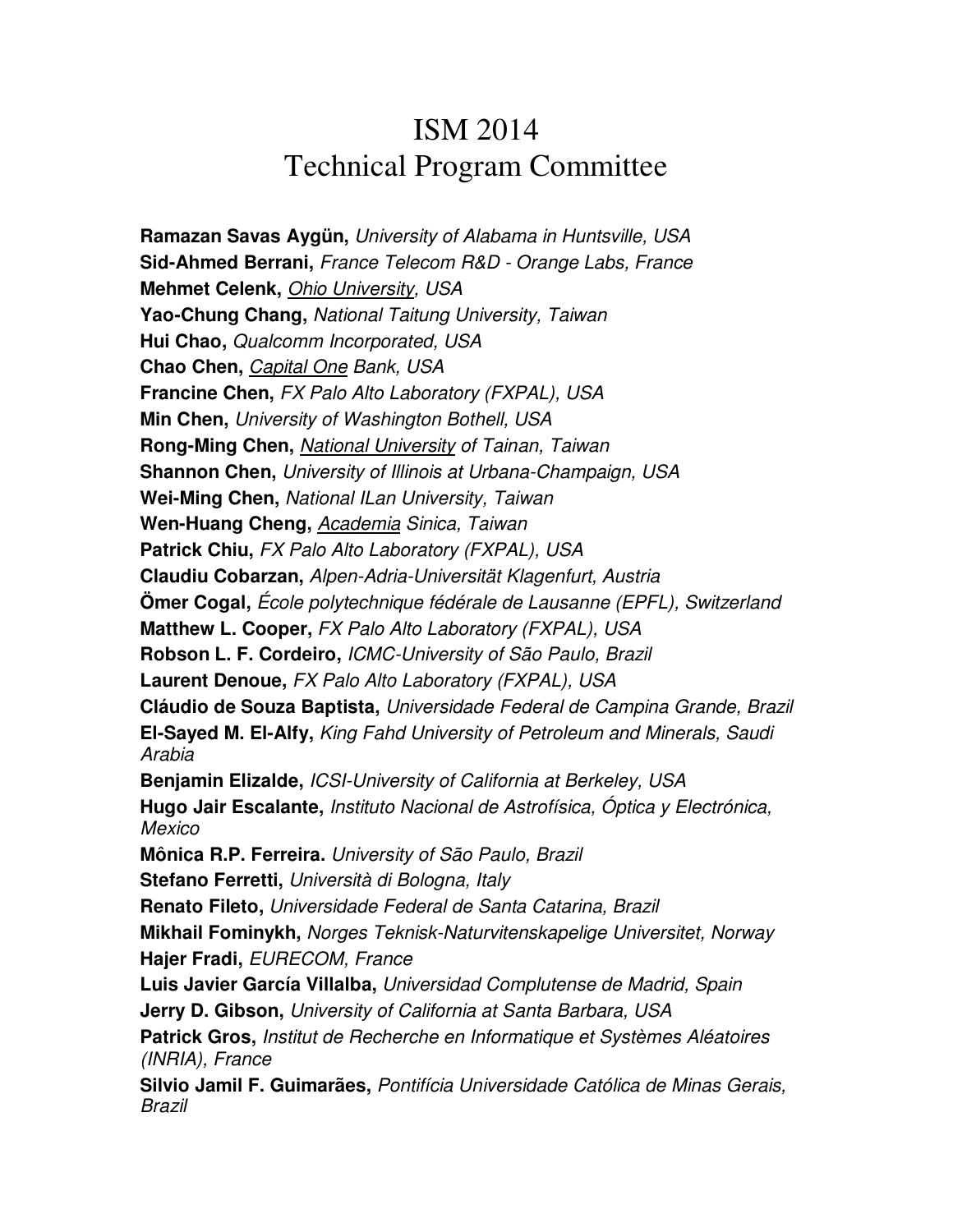**Choochart Haruechaiyasak,** National Electronics and Computer Technology Center, Thailand **Takahiro Hayashi,** Niigata University, Japan **Michael Hißmann,** Hochschule Weserbergland, Germany **Han C.W. Hsiao,** Asia University, Taiwan **Zhaozheng Hu,** Kyoto University, Japan **Kai-Lung Hua,** National Taiwan University of Science and Technology, Taiwan **Shih-Chia Huang,** National Taipei University of Technology, Taiwan **Yin-Fu Huang,** National Yunlin University of Science and Technology, Taiwan **Jochen Huber,** Singapore University of Technology and Design, Singapore **Marco Andrea Hudelist,** Alpen-Adria-Universität Klagenfurt, Austria **Wolfgang Hürst,** Utrecht University, Germany **Neil Hurley,** University College Dublin, Ireland **Rongrong Ji,** Harbin Institute of Technology, China **Qun Jin,** Waseda University, Japan **Dhiraj Joshi,** FX Palo Alto Laboratory (FXPAL), USA **Celso Antônio Alves Kaestner,** Universidade Tecnológica Federal do Paraná, Brazil **Daniel dos Santos Kaster,** Universidade Estadual de Londrina, Brazil **Jiro Katto,** Waseda University, Japan **Markus Ketterl,** Fraunhofer-Institut für Intelligente Analyse- und Informationssysteme (IAIS), Germany **Ala Khalifeh,** German Jordanian University, Jordan **Fleming Lampi,** net mobile AG Group, Germany **Jack Yiu-Bun Lee,** Chinese University of Hong Kong, Hong Kong **Howard Lei,** International Computer Science Institute, USA **Ming Li,** California State University at Fresno, USA **Qing Li,** City University of Hong Kong, Hong Kong **Shuai Li,** Beihang University, China **Dianting Liu,** University of Miami, USA **Marcus Liwicki,** Deutsche Forschungszentrum für Künstliche Intelligenz GmbH (DFKI), Germany **Hongli Luo,** Indiana University-Purdue University Fort Wayne (IPFW), USA **Brandeis H Marshall,** Purdue University, USA **Tao Meng,** Advantis Global Inc., USA **Hyun-Seok Min,** Korea Advanced Institute of Science and Technology (KAIST), Korea **Patricia Morreale,** Kean University, USA **Bernd Münzer,** Alpen-Adria-Universität Klagenfurt, Austria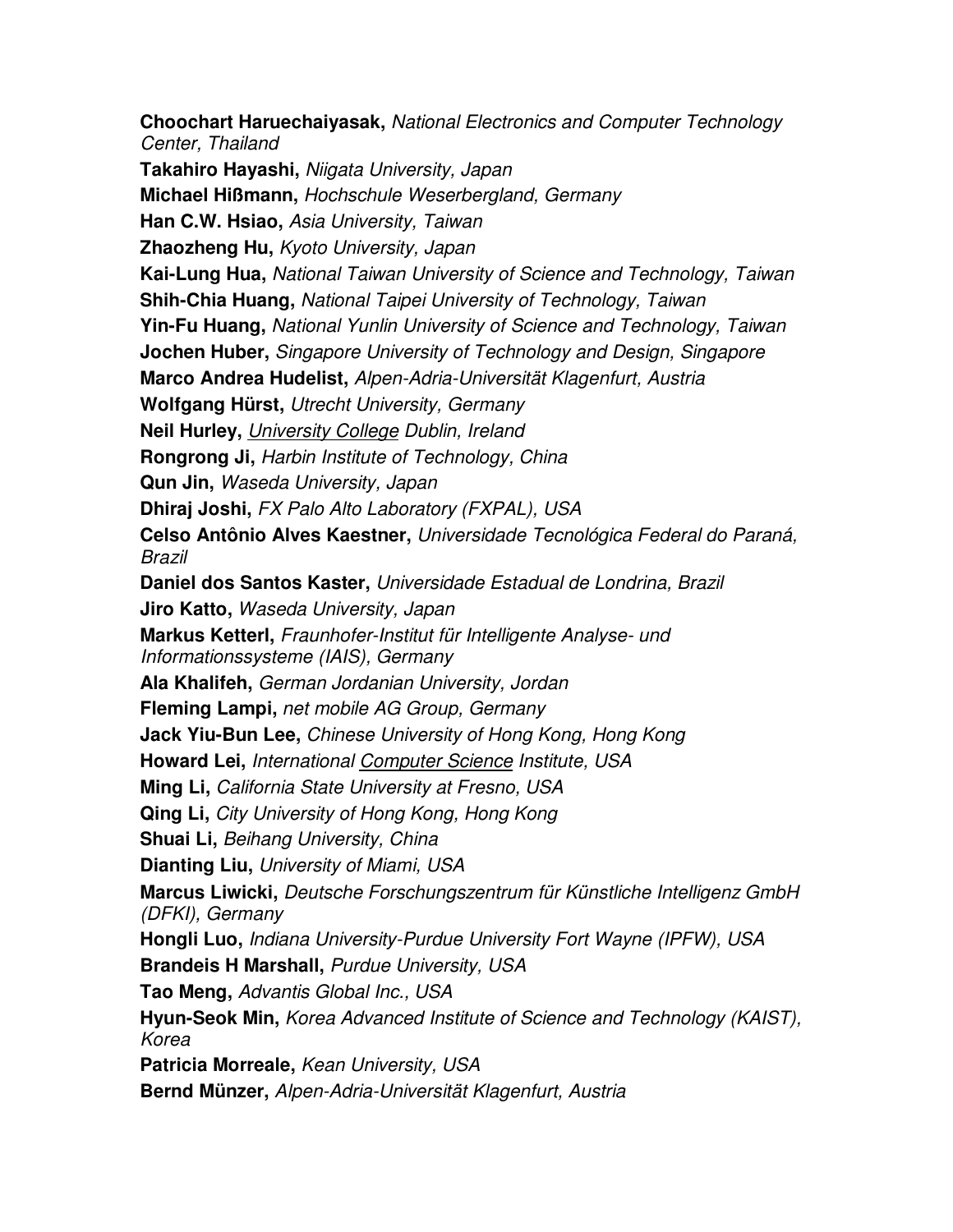**Christophoros Nikou,** University of Ioannina, Greece **Peng Pan,** Huazhong University of Science and Technology, China **Shashikant Patil,** SVKM's Narsee Monjee Institute of Management Studies, India **Wen-Hsiao Peng,** National Chiao Tung University, Taiwan **Ismo Rakkolainen,** University of Tampere, Finland **Thomas Richter,** University of Stuttgart, Germany **Ricardo Rios,** Pontifícia Universidade Católica do Rio de Janeiro, Brazil **Yassine Ruichek,** Université de Technologie de Belfort-Montbéliard, France **Jan Sablatnig,** Technische Universität Berlin, Germany **Jordi Sanchez-Riera,** Academia Sinica, Taiwan **Klaus Schöffmann,** Alpen-Adria-Universität Klagenfurt, Austria **Tamara Seybold,** Technische Universität München, Germany **Shu Shi,** Ricoh Innovations Corporation, USA **Luiz Fernando Gomes Soares,** Pontifícia Universidade Católica do Rio de Janeiro, Brazil **Leonel Sousa,** Instituto de Engenharia de Sistemas e Computadores - Investigação e Desenvolvimento (INESC-ID), Portugal **Walter Stechele,** Technische Universität München, Germany **Håkon Kvale Stensland,** Simula Research Laboratory and the University of Oslo, Norway **Yu Sun,** University of Central Arkansas, USA **Masaki Takahashi,** Japan Broadcasting Corporation (NHK), Japan **Karhan Tan,** HP Labs at Palo Alto, USA **Henry Tang,** FX Palo Alto Laboratory (FXPAL), USA **Qi Tian,** University of Texas at San Antonio, USA **Hongcheng Wang,** United Technologies Research Center (UTRC), USA **Peng Wu,** HP Labs, USA **Qiang Wu,** University of Technology Sydney, Australia **Shanchan Wu,** HP Labs at Palo Alto, USA **Wanmin Wu,** Ricoh Innovations Corporation, USA **Yi Wu,** Intel Corporation, USA **Toshihiro Yamauchi,** Okayama University, Japan **Shuicheng Yan,** National University of Singapore, Singapore **Keiji Yanai,** University of Electro-Communications, Japan **Jianchao Yang,** Adobe Research, USA **Ming Yang,** Facebook Inc., USA **Lei Ye,** University of Wollongong, Australia